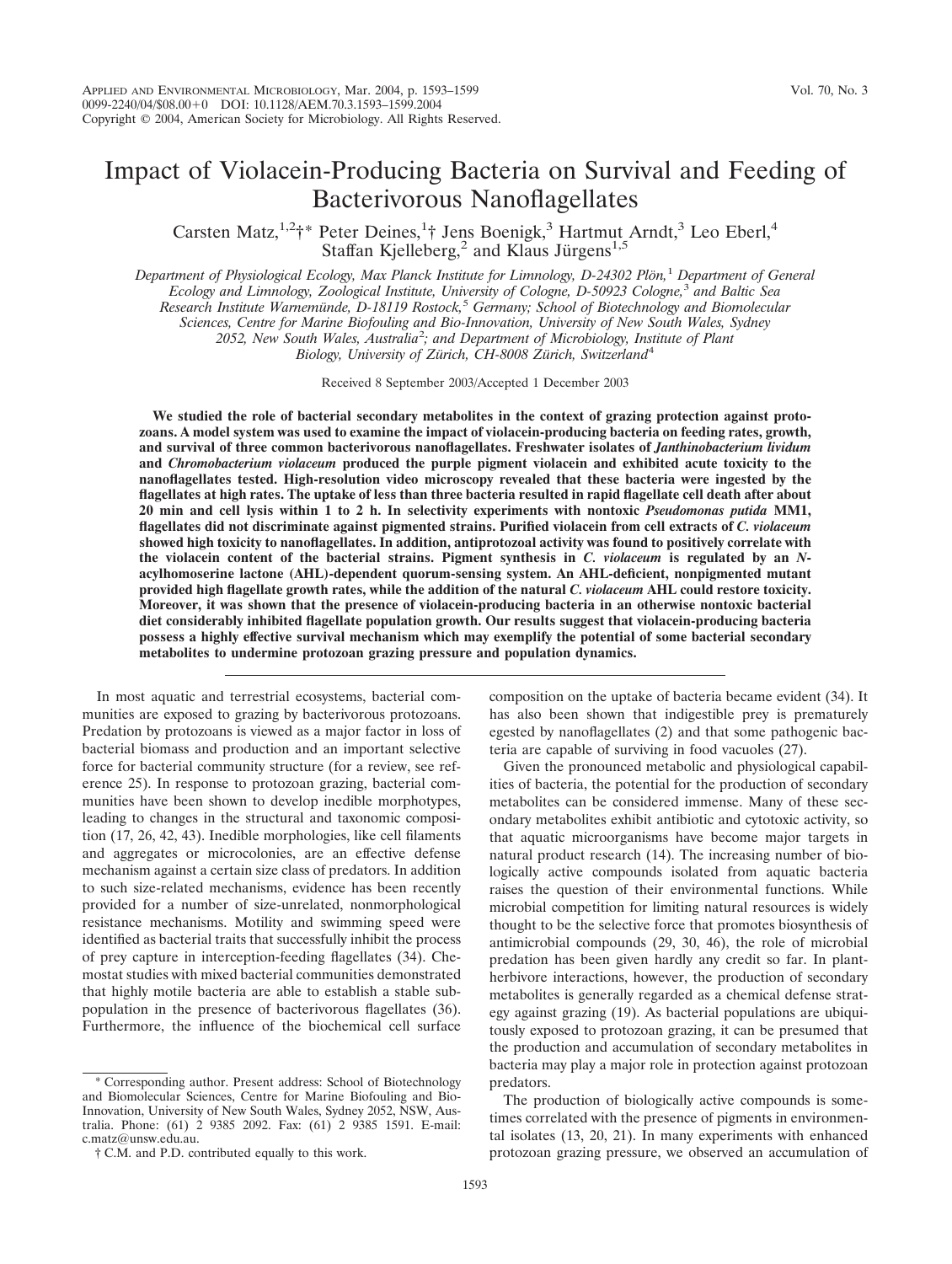pigmented strains in the bacterial community (C. Matz and K. Jürgens, unpublished data). It has been suggested that pigment formation by heterotrophic bacteria may be a protective mechanism not only against solar radiation (32) but also against protozoan grazing (45). Singh (44) reported that bacterial lawns with red, green, or violet pigmentation were not eaten by soil amoebae or even inhibited amoebal growth. Bacteria of the genus *Janthinobacterium* and *Chromobacterium*, which produce the purple pigment violacein, have repeatedly been isolated from lake bacterioplankton (12, 40; H. Güde, personal communication), rivers (7, 18), activated sludge (8; L. Eberl, unpublished data), marine environments (15), and soil (6). We isolated a violacein-producing bacterium from a low-nutrient chemostat that contained lake bacterioplankton growing in the presence of intense grazing activity.

In this study, we wanted to examine the mechanism underlying the successful persistence of violacein-producing bacteria in times of protozoan grazing and its consequences for protozoan population growth and survival. Moreover, this study was designed to give a first insight into the role of bacterial secondary metabolites in chemical defense against protozoan predation.

#### **MATERIALS AND METHODS**

**Organisms and cultivation.** In our study we used two violacein-producing bacterial isolates. *Janthinobacterium lividum* CM37 was isolated from a mesotrophic lake. *Chromobacterium violaceum* ATCC 31532 (synonym CV0) was originally isolated from freshwater (47). Two mutants of *C. violaceum* CV0, which are affected in quorum-sensing regulation, were used in this study: CV017 (Sm<sup>r</sup> mini-Tn*5* Hg<sup>r</sup> ), like the parental strain, produces the *N*-acylhomoserine lactone (AHL) *N*-hexanoyl-homoserine lactone (C6-HSL) but carries a genetically uncharacterized mutation causing derepression of AHL-inducible violacein production and thus produces much more pigment relative to the parental strain (3); CV026 (Sm<sup>r</sup> mini-Tn*5* Hg<sup>r</sup> *cviI*::Tn*5xylE* Km<sup>r</sup> ) is an AHL-negative mutant which was derived from CV0 as a result of a mini-Tn*5* insertion in the *cviI* gene, encoding the C6-HSL synthase of this organism. This mutant is nonpigmented unless provided with exogenous AHL. For this reason CV026 is used in many laboratories as a sensitive biosensor for the detection of AHLs (37). All bacterial strains were routinely grown on yeast extract (5 g liter<sup>-1</sup>) at 20°C.

As model protozoan predators we used the three bacterivorous nanoflagellates *Ochromonas* sp. (Chrysomonadida), *Spumella* sp. (Chrysomonadida), and *Bodo saltans* (Kinetoplastida), which are among the most commonly reported heterotrophic flagellates (39). *Ochromonas* sp. was isolated by D. Springmann from mesotrophic Lake Constance, Germany. *B. saltans* and *Spumella* sp. were isolated from a mesotrophic lake (Schöhsee) in northern Germany. The flagellates were maintained on *Pseudomonas putida* MM1 (5) in WC medium (16) with a glucose concentration of 100 mg liter<sup>-1</sup> and were kept in the dark at 16  $\pm$  0.5°C. For all experiments, flagellates were taken from 5-day-old stock cultures when bacteria were reduced below  $10^4$  cells ml<sup>-1</sup> and flagellate abundances reached approximately  $10^6$  cells ml<sup>-1</sup>.

**Violacein extraction, quantification, and purification.** In order to determine the amount of pigment produced by each bacterial strain, the pigment was extracted and quantified photometrically by a method described by Blosser and Gray (1). Two-milliliter samples of the bacterial cultures were harvested by centrifugation (16,000  $\times$  *g* for 15 min), and the pellet was resuspended in WC medium. Four hundred microliters of the bacterial suspension was mixed with 400  $\mu$ l of 10% sodium dodecyl sulfate and then incubated for 5 min at room temperature. Violacein was quantitatively removed from the cell fragments by vortexing with  $900 \mu l$  of water-saturated butanol. The upper phase, containing violacein, was separated from the aqueous phase by centrifugation  $(16,000 \times g)$ for 10 min). The violacein content of the butanol phase was measured as absorbance at 585 nm with a spectrophotometer.

For examination of the antiprotozoal activity of violacein, the butanol phase was purified by high-performance liquid chromatography (HPLC) using a silica gel column (250 by 10 mm). Separation was achieved by applying a linear gradient solvent system of hexane-ethyl acetate (from 20:80 to 15:85 in 35 min). Violacein was detected at its absorbance maximum (585 nm).

**Determination of cell numbers and cell size.** Bacterial and flagellate cell numbers were determined from formaldehyde (2%)-fixed samples. They were stained with 4',6-diamidino-2-phenylindole (DAPI) and counted by epifluorescence microscopy (41). For the enumeration of flagellate cell numbers only cells with intact cell boundaries were taken into account as dead cells show diffuse structures due to lysis. Bacterial cell sizes were measured from DAPI preparations for 200 to 300 cells by an automated image analysis system (SIS GmbH, Münster, Germany) and an image processing procedure modified from Massana et al. (33).

**Video microscopy.** In order to examine the behavior of flagellates feeding on violacein-producing bacteria, live observations were performed on *Spumella* sp. and *Ochromonas* sp. by means of high-resolution video microscopy employing an inverted microscope, a standard video camera, and a VCR. The experimental design largely follows one previously described (2, 34). Fifteen starved and 15 satiated cells of each flagellate species were monitored individually for at least 30 min after the addition of *J. lividum* CM37 and *C. violaceum* CV017 at a concentration of  $10^7$  cells ml<sup>-1</sup>. Starved and satiated flagellates were precultured at a prey density of  $5 \times 10^5$  and  $1 \times 10^7$  bacteria ml<sup>-1</sup>, respectively.

**Feeding selectivity experiment.** Selective feeding of *Ochromonas* sp. on the three strains of *C. violaceum* (CV017, CV0, and CV026) was tested on a 1:1 mixture with the nontoxic reference strain *P. putida* MM1, which has been repeatedly proven to be highly edible for bacterivorous nanoflagellates (34, 35). Three-day-old bacterial cultures were harvested by centrifugation and resuspended in WC medium. From these suspensions cell numbers, sizes, and violacein content were determined (see above) before the following combinations were prepared: 50% CV0 plus 50% MM1, 50% CV017 plus 50% MM1, and 50% CV026 plus 50% MM1. Bacteria were added to the flagellate culture at a final concentration of  $10^7$  cells ml<sup>-1</sup>. After 10 min the experiment was terminated by the addition of ice-cold glutaraldehyde (2% final concentration). For the determination of ingestion rates, bacteria were counted in flagellate food vacuoles by using immunofluorescence microscopy (35). Sixty flagellate cells per replicate were inspected. Polyclonal antibodies against *C. violaceum* and *P. putida* MM1 were developed by immunizing rabbits (Eurogentec, Herstal, Belgium).

**Survival experiments.** A series of batch culture experiments was performed to examine the population response of the flagellates to the presence of *J. lividum* CM37, the wild-type *C. violaceum* CV0, the violacein-overproducing mutant CV017, the nonpigmented strain CV026, and nontoxic *P. putida* MM1. Bacterial cultures were harvested by centrifugation  $(17,000 \times g$  for 15 min) and washed with WC medium. All experiments were run in triplicate at 20°C in the dark. (i) The first experiment compared the response of *Ochromonas* sp. to suspensions of the two violacein-producing isolates *C. violaceum* CV0 and *J. lividum* CM37 at a concentration of  $10^7$  bacteria ml<sup>-1</sup>. Over a period of 6 h samples were fixed every hour for the enumeration of flagellate cells. (ii) The antiprotozoal activity of violacein was examined by adding the purified pigment (dissolved in methanol) to cultures of *Spumella* sp. and *Ochromonas* sp. at final concentrations of 200, 100, 50, 10, and 1  $\mu$ M. Flagellates were counted after 72 h and compared with flagellate numbers in the methanol control. (iii) The toxic effects of the three *C. violaceum* strains (CV0, CV026, and CV017) were tested on cultures of *Ochromonas* sp. The three strains were applied separately in 1:1 mixtures with nontoxic *P. putida* MM1. The final bacterial concentration was  $10^7$  cells ml<sup>-1</sup>, and a flagellate culture without the addition of any bacteria served as nonfood control. Flagellate numbers were monitored every 3 h for a period of 12 h. (iv) In a fourth experiment, growth and survival of *Ochromonas* sp. and *B. saltans* were examined on different concentrations of the violacein-producing strain *C. violaceum* CV017 in an otherwise nontoxic bacterial diet. This was tested on an increasing proportion of CV017 (0, 10, 25, and 50%) mixed with the nontoxic *P. putida* MM1. Bacterial mixtures were added at a final concentration of 10<sup>7</sup> cells ml<sup>-1</sup>; no bacteria were added in the nonfood control. Flagellate numbers were followed over 55 h as described above.

**AHL experiment.** The regulation of antiprotozoal activity in *C. violaceum* was investigated in a complementation experiment with the AHL-negative mutant CV026 and the signal molecule C6-HSL. CV026 was grown on yeast extract (5 g liter<sup>-1</sup>) in the presence and absence of 200 nM C6-HSL (dissolved in ethyl acetate) and then compared with strain CV017. Bacterial cultures were harvested by centrifugation (17,000  $\times g$  for 15 min) and washed with WC medium. The production of violacein was measured photometrically (see above) before the three strains were added to *Ochromonas* sp. cultures at a concentration of 107 bacteria ml<sup>-1</sup>. Samples for the determination of flagellate numbers were taken every hour.

**Data analysis.** In the survival experiments,  $LT_{50}$  values were used to describe the time needed to kill 50% of the initial flagellate population. In the feeding selectivity experiment, the flagellate clearance rate, *F*, was determined from the ingestion rate *I* (bacteria flagellate<sup> $-1$ </sup> hour<sup> $-1$ </sup>) by using the following formula: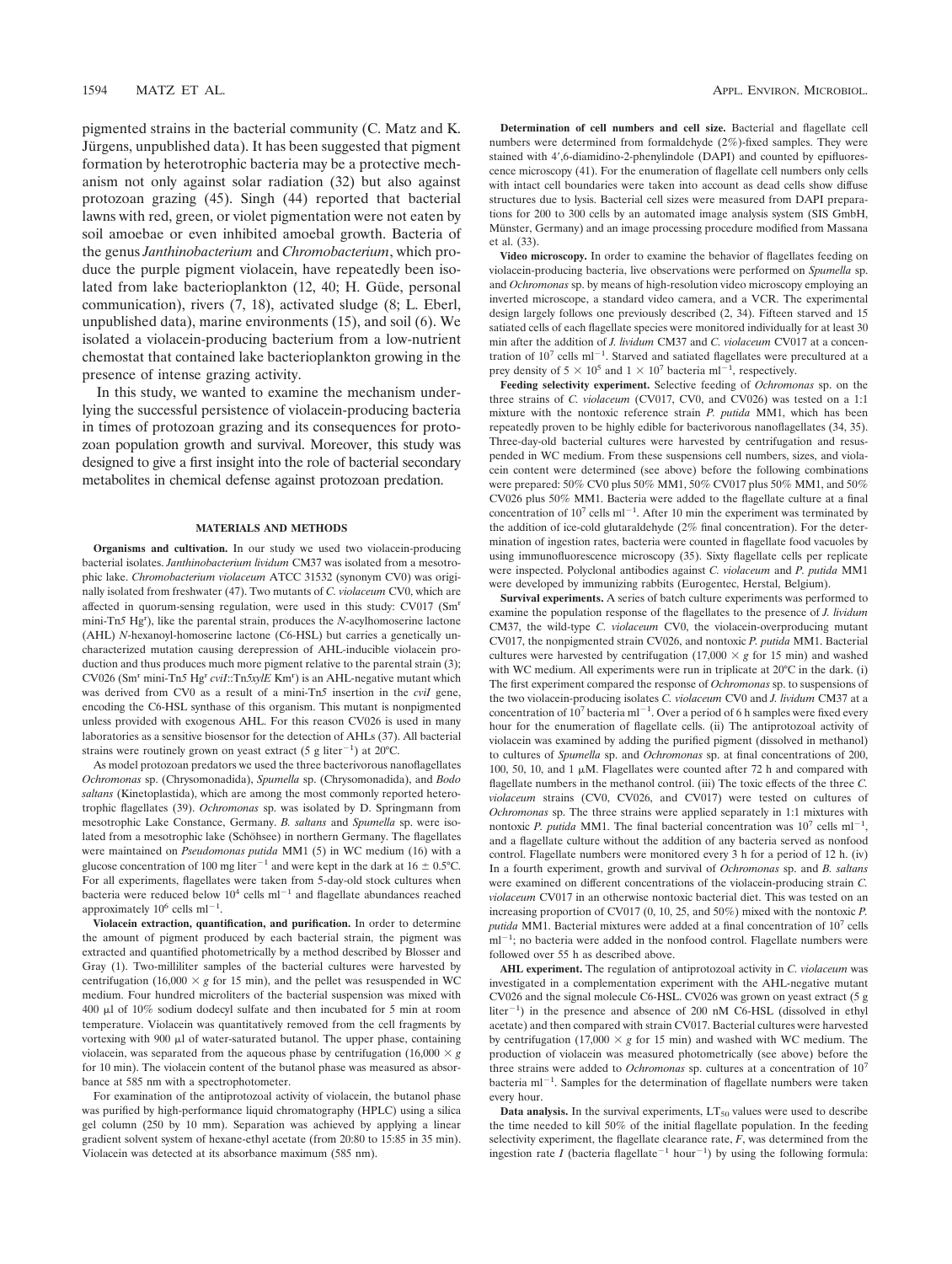

FIG. 1. Cell numbers of the flagellate *Ochromonas* sp. feeding on suspensions of the two violacein-producing isolates, *C. violaceum* CV0 and *J. lividum* CM37. Flagellate numbers include only structurally intact cells and are given as means  $\pm$  standard deviations ( $n = 3$ ).

 $F = I/B$  = nanoliters flagellate<sup>-1</sup> hour<sup>-1</sup>. *B* refers to the bacterial concentration (cells milliliter-1 ) used. Feeding selectivity was then calculated by using the Jacobs index *D* (23). The selectivity *D* with regard to particle 1 (here *C. violaceum*) is calculated as follows:  $D_1 = (F_1 - F_2)/(F_1 + F_2)$ .  $D_1$  can have values from  $+1$  (exclusive ingestion of particle 1) to  $-1$  (exclusive ingestion of particle 2). If  $D_1 = 0$ , feeding is unselective.

One-way analysis of variance was used to test for significant differences between the bacterial strains and between flagellate abundances, feeding, and growth rates. Changes in flagellate numbers over time were tested for significance with repeated measures analysis of variance. Tukey tests provided post-hoc comparisons of means (STATISTICA Version 5.1; StatSoft).

**Nucleotide sequence accession number.** The 16S rRNA gene sequence of *J. lividum* has been deposited in the GenBank database under accession number AY24741.

## **RESULTS**

**Acute toxicity of two violacein-producing bacterial isolates to** *Ochromonas* **sp.** The toxicities of the two violacein-producing freshwater isolates *J. lividum* CM37 and *C. violaceum* CV0 to a bacterivorous nanoflagellate were compared. Both bacterial isolates revealed an acute toxic effect on *Ochromonas* sp., resulting in a 50% drop in flagellate cell numbers within the first 6 h of the experiment (Fig. 1). Specific  $LT_{50}$  values determined from the flagellate survivor curves indicated a significantly higher toxicity of *J. lividum* CM37 ( $P < 0.05$ ): while the mean LT<sub>50</sub> value for *C. violaceum* CV0 exceeded 5 h, the mean  $LT_{50}$  value for *J. lividum* CM37 was 1.8 h.

**Flagellate cell death and lysis after ingestion of violaceincontaining bacteria.** By means of high-resolution video microscopy we documented the ingestion process and the cellular response of two flagellates, *Ochromonas* sp. and *Spumella* sp., feeding on *C. violaceum* CV0 and *J. lividum* CM37. We consistently observed for both bacteria and both flagellates that flagellar beating ceased and the protozoan cell was swollen about 20 min after ingestion began (Fig. 2). Further swelling and pronounced vacuolization of the flagellate caused the cell to burst after 1 to 2 h. Table 1 gives feeding parameters of starved and satiated *Ochromonas* sp. and *Spumella* sp. on *J. lividum* CM37 as directly measured for individual cells. Satiated flagellate cells were killed by the uptake of one to three bacteria (*Spumella* sp.) and one to seven bacteria (*Ochromonas* sp.). After internalizing *J. lividum* CM37 cells, satiated flagellates showed an early egestion of all food vacuoles. Ingestion rates of starved flagellates were two to three times higher, but times of flagellate cell death did not differ significantly from those of satiated flagellates.

**Antiprotozoal activity of violacein.** HPLC-purified violacein from *C. violaceum* exhibited high toxicity to cultures of *Spu-*



FIG. 2. Lysis of *Ochromonas* sp. cells feeding on *C. violaceum* CV017. After the ingestion of bacteria, flagellar beating by the flagellate becomes irregular until it ceases after about 20 min. Note the swelling of the flagellate cell and the final burst after 60 min. Light video microscopy (magnification,  $\times$ 1200; oil immersion). Scale bar = 5  $\mu$ m.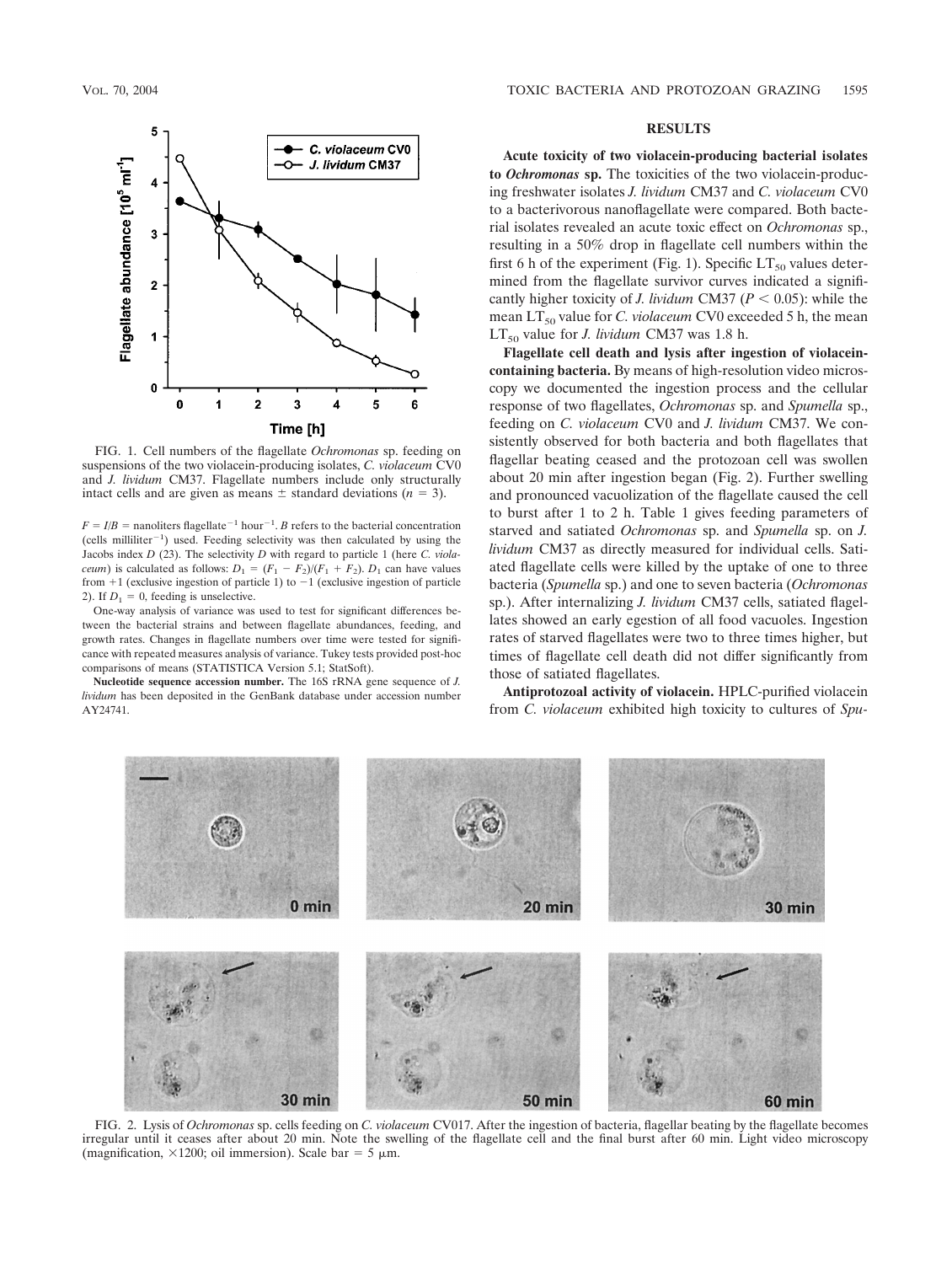| TABLE 1. Feeding of the two nanoflagellates <i>Spumella</i> sp. and |  |
|---------------------------------------------------------------------|--|
| <i>Ochromonas</i> sp. on <i>J. lividum</i> $CM37a$                  |  |

| Nanoflagellate<br>and treatment | No. of<br>ingested<br>bacteria<br>(cells)<br>flagellate <sup><math>-1</math></sup> ) | Time of<br>egestion<br>(min) | Time of<br>cell death<br>(min) |
|---------------------------------|--------------------------------------------------------------------------------------|------------------------------|--------------------------------|
| Spumella sp.                    |                                                                                      |                              |                                |
| Starved                         | $5.0 \pm 1.8$                                                                        |                              | $18.5 \pm 5.8$                 |
| Satiated                        | $1.7 \pm 0.7$                                                                        | $13.2 + 4.9$                 | $21.3 \pm 5.1$                 |
| Ochromonas sp.                  |                                                                                      |                              |                                |
| Starved                         | $6.7 \pm 2.4$                                                                        |                              | $18.8 \pm 6.9$                 |
| Satiated                        | $3.8 \pm 2.7$                                                                        | $18.7 \pm 4.8$               | $23.0 \pm 7.2$                 |

*<sup>a</sup>* The number of ingested bacteria is the total number ingested from the start of the experiment until the death of the flagellates. Time of egestion and time of flagellate cell death were calculated as the interval between ingestion of the first bacterium and either egestion or cessation of flagellar movement, respectively. The data (presented as means  $\pm$  standard deviations) are based on 15 individual flagellate cells.

*mella* sp. and *Ochromonas* sp. The concentration causing 50% reduction of flagellate numbers was approximately 10  $\mu$ M. The methanol concentration used for dissolving violacein had no effect on flagellate numbers. At a violacein concentration of 10  $\mu$ M, cell numbers were reduced by 51.2%  $\pm$  4.6% for *Spumella* sp. and by  $48.7\% \pm 3.9\%$  for *Ochromonas* sp. Higher concentrations of violacein resulted in the complete reduction of flagellate numbers.

**Variability in violacein production between three** *C. violaceum* **strains.** The three *C. violaceum* strains CV0, CV017, and CV026 were analyzed with respect to the production of violacein during growth in batch cultures. At the same time we also measured cell numbers and cell length. In agreement with a previous study (3), marked differences in the violacein content were observed between the three strains. While cells of the wild-type CV0 and the hyperpigmented mutant CV017 showed a steady increase in violacein content over a 4-day period, no pigment production was detected in the case of the AHLdeficient strain CV026 (data not shown). CV017 cells permanently contained more than twice as much violacein relative to CV0 cells (Table 2). Differences for the calculated violacein content per cell between the three strains were significant ( $P < 0.05$ ).

**Unselective feeding of** *Ochromonas* **sp. on violacein-producing bacteria.** Feeding selectivity of *Ochromonas* sp. was examined on 1:1 mixtures of nontoxic *P. putida* MM1 with each of the three *C. violaceum* strains (CV017, CV0, and CV026). The three strains were similar in cell size but differed significantly in their violacein content per cell  $(P < 0.002$ ; Table 2): Pigmen-



FIG. 3. Growth and survival of *Ochromonas* sp. on three strains of *C. violaceum* containing different amounts of violacein. The wild-type *C. violaceum* CV0, the hyperpigmented strain CV017, and the nonpigmented strain CV026 were offered in 1:1 mixtures with nontoxic *P. putida* MM1. No bacteria were added to the nonfood control. Survivorship values are given as means  $\pm$  standard deviations ( $n = 3$ ).

tation was highest for strain CV017, while strain CV026 remained nonpigmented. The clearance rates calculated from flagellate ingestion rates were not significantly different between the *C. violaceum* strains. Selectivity indices (*D* values) were positive, indicating that *Ochromonas* sp. did not select in favor of the nontoxic *P. putida* MM1. Rather, a value of *D* greater than 0 revealed a slight but insignificant preference for the *C. violaceum* strains  $(P > 0.1)$ .

**Violacein-content-dependent mortality of** *Ochromonas sp***.** The influence of bacterial violacein content on flagellate survival was tested on 1:1 mixtures of the nontoxic *P. putida* MM1 and the wild-type *C. violaceum* CV0, the hyperpigmented strain CV017, and the nonpigmented strain CV026. When grazing on the nonpigmented CV026, *Ochromonas* sp. exhibited a distinct increase in cell numbers by 45% to  $13.8 \times 10^4$ flagellates  $ml^{-1}$  within the first 3 h of the experiment (Fig. 3). After 9 h flagellate numbers decreased slowly due to food shortage. The toxicity of the wild-type CV0 compensated for flagellate growth on the nontoxic *P. putida* MM1, leading to a

TABLE 2. Feeding selectivity of *Ochromonas* sp. on a 1:1 mixture of the nontoxic *P. putida* MM1 with each of three strains of *C. violaceum*, CV017, CV0, and CV026*<sup>a</sup>*

| Strain          | Violacein content<br>$(A$ cell <sup>-1</sup> ) | Cell length $(\mu m)$ | C. violaceum clearance<br>rate (nanoliters<br>flagellate <sup><math>-1</math></sup> h <sup><math>-1</math></sup> ) | MM1 clearance rate<br>(nanoliters)<br>flagellate <sup><math>-1</math></sup> h <sup><math>-1</math></sup> ) | Selectivity index D |
|-----------------|------------------------------------------------|-----------------------|--------------------------------------------------------------------------------------------------------------------|------------------------------------------------------------------------------------------------------------|---------------------|
| CV017           | $0.32 \pm 0.01$                                | $2.0 \pm 0.29$        | $1.9 \pm 0.09$                                                                                                     | $1.5 \pm 0.17$                                                                                             | $0.13 \pm 0.07$     |
| CV <sub>0</sub> | $0.12 \pm 0.01$                                | $1.7 \pm 0.10$        | $1.8 \pm 0.18$                                                                                                     | $1.5 \pm 0.21$                                                                                             | $0.08 \pm 0.07$     |
| CV026           | $0.00 \pm 0.00$                                | $1.9 \pm 0.02$        | $2.1 \pm 0.03$                                                                                                     | $1.3 \pm 0.24$                                                                                             | $0.24 \pm 0.09$     |

*<sup>a</sup>* The violacein content per cell was calculated from the cell number in suspension and the absorbance (*A*) (at 585 nm) of the respective cell extract. Clearance rates were determined from the numbers of bacteria in the food vacuoles of 60 flagellates per replicate. Feeding selectivity was calculated by using the Jacobs index *D.* All values are given as means  $\pm$  standard deviations ( $n = 3$ ).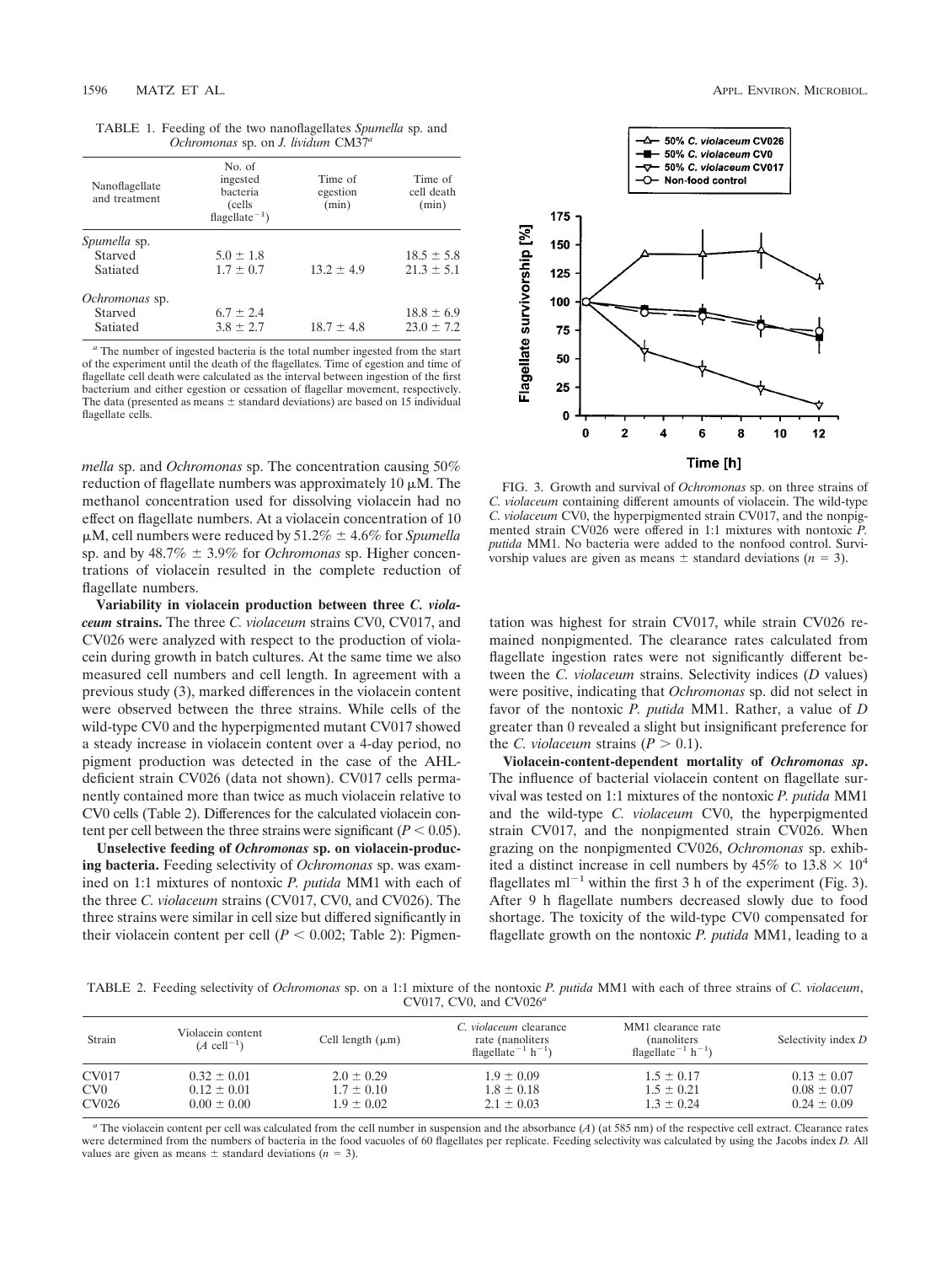

FIG. 4. Influence of quorum sensing on population growth rates of *Ochromonas* sp. The AHL-deficient strain CV026 was grown in the presence and absence of the AHL C6-HSL before being fed to *Ochromonas* sp. The violacein-overproducing strain CV017 and nontoxic *P. putida* MM1 were used as reference strains. Flagellate growth rates are given as means  $\pm$  standard deviations ( $n = 3$ ).

30% reduction of flagellate survival within 12 h. In the presence of CV0, the flagellate population was reduced at the same rate as in the nonfood control, where *Ochromonas* sp. numbers slightly decreased due to starvation. The strongest decrease in flagellate abundance was observed on the hyperpigmented CV017. Despite the presence of the nontoxic *P. putida* MM1, flagellate numbers were reduced by 50% within less than 4.5 h and only 10% were left after 12 h at the end of the experiment.

**Antiprotozoal activity is quorum sensing regulated.** The role of quorum sensing in the production of the antiprotozoal compound was examined with *C. violaceum* CV026, which carries a mutation in the *cviI* gene, encoding the C6-HSL synthase. We tested whether the addition of the natural *C. violaceum* AHL could restore toxicity of the AHL-deficient strain CV026. As described above, no pigmentation was found for CV026 when grown without C6-HSL. With C6-HSL, pigment production in CV026 was nearly as high as in CV017 (0.30  $\pm$  0.01 absorbance unit cell<sup>-1</sup> versus  $0.33 \pm 0.01$  absorbance unit cell<sup>-1</sup>). While the growth rate of *Ochromonas* sp. on CV026 grown without C6-HSL  $(1.3 \pm 0.4 \text{ day}^{-1})$  was comparable to that on the nontoxic *P. putida* MM1 (1.9  $\pm$  0.2 day<sup>-1</sup>), flagellates feeding on CV026 grown in the presence of C6-HSL had a mortality rate as high as on CV017 (Fig. 4).

**Flagellate growth is reduced by the occurrence of violaceinproducing bacteria in an otherwise nontoxic bacterial diet.** We tested the impact of violacein-producing cells on growth and survival of two bacterivorous nanoflagellates in an otherwise nontoxic prey assortment by offering four different food ratios of the pigmented strain CV017 and nontoxic *P. putida* MM1. Figure 5 (upper graph) shows that survival of *Ochromonas* sp. decreased with an increasing proportion of CV017 in the bacterial prey offered. In the 0% CV017 (100% *P. putida* MM1) treatment, flagellate numbers more than doubled in the first 10 h followed by a decrease to densities only slightly greater than initial values. Growth on 10% CV017 (90% *P. putida* MM1) was less pronounced, leading to a 42% lower flagellate peak abundance compared to the 0% CV017 treatment. Higher concentrations of CV017 (25 and 50%) resulted in an



FIG. 5. Growth and survival of *Ochromonas* sp. (upper graph) and *B. saltans* (lower graph) at different concentrations of *C. violaceum*. Strain CV017 was added to nontoxic *P. putida* MM1 in four ratios (0, 10, 25, and 50% of CV017). Flagellate survivorship is given as means  $\pm$  standard deviations ( $n = 3$ ).

overall reduction of flagellate cell numbers ( $P < 0.001$ ). In the 50% CV017 treatment half of the flagellate population was killed after  $6 \pm 1$  h (LT<sub>50</sub> value). Growth experiments with *B*. *saltans* provided comparable results (Fig. 5, lower graph). While the 0% CV017 treatment provided a more than 50% increase of flagellate numbers, all other treatments showed a slight-to-dramatic drop in flagellate survival. Other than for *Ochromonas* sp., growth of *B. saltans* was completely inhibited on 10% CV017. Again, the greatest decrease was observed in the 50% CV017 treatment, where flagellate numbers decreased by 50% (LT<sub>50</sub> value) after about  $9 \pm 0.5$  h.

#### **DISCUSSION**

**Toxic effect on flagellate predators.** Our data confirm reports from the 1940s and 1960s that *C. violaceum* has an inhibitory effect on protozoans  $(8, 44, 45)$ . Most of these studies lacked detailed information on the bacterial concentrations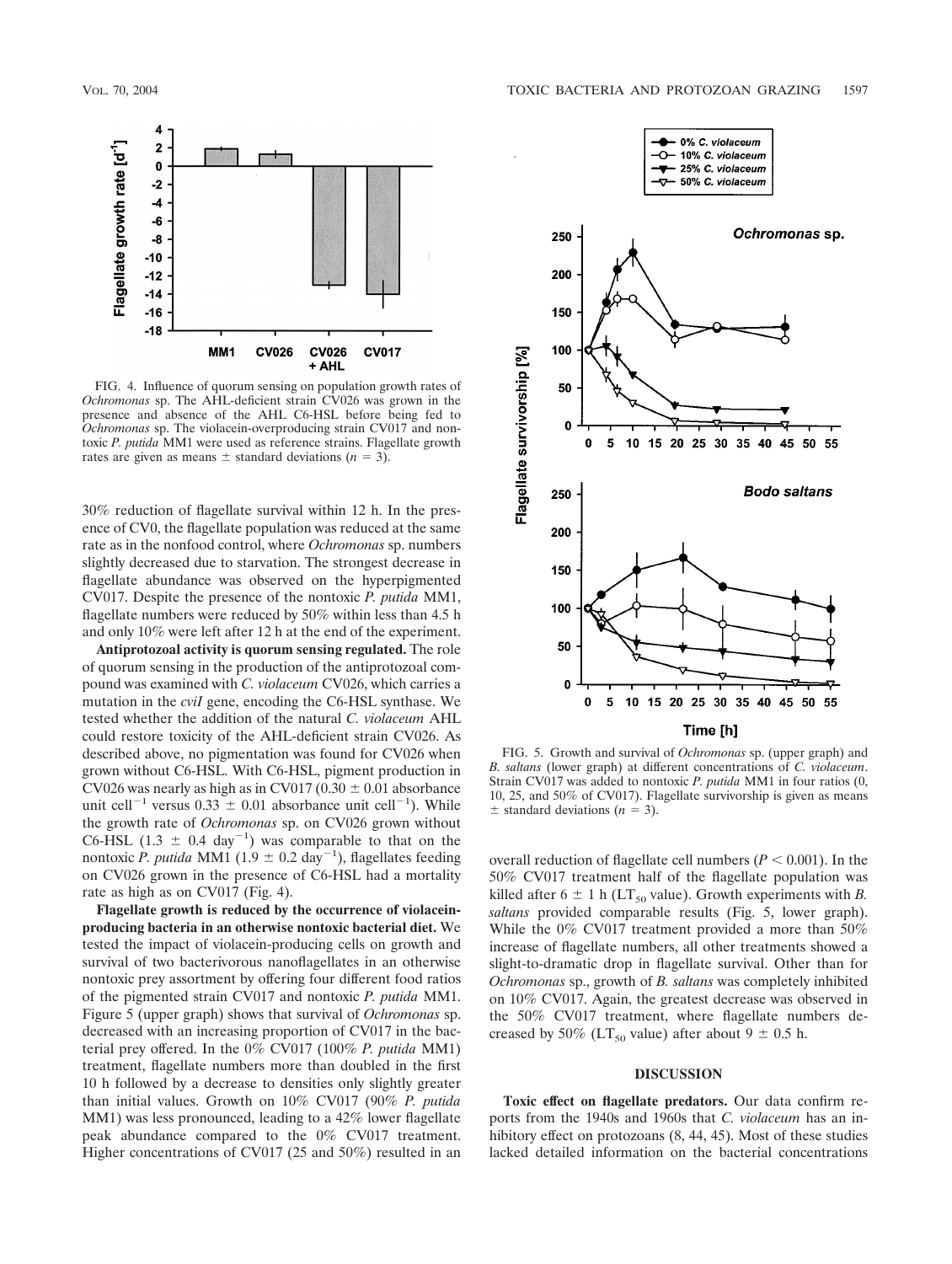applied and allowed only very limited conclusions on the ecological implications. Here we provide evidence that the uptake of a single bacterial cell can have a fatal effect on the consuming protozoan cell. This illustrates the high toxicity of violacein-producing bacteria to their protozoan predators. In fact, our data showed that the occurrence of 10% violacein-producing bacteria in an otherwise nontoxic food assemblage lowers the peak abundance of the flagellate population by more than 40%. A less pronounced impact on *Ochromonas* sp. in the 10% CV017 treatment may have resulted from an uncontrolled light regime in that treatment. Responses of the three flagellate species tested were generally consistent. All of them were killed rapidly, so that for instance, the time of cell death did not differ between *Spumella* sp*.* and *Ochromonas* sp. Higher  $LT_{50}$  values of *Ochromonas* sp. compared to *B. saltans* in the cell-concentration-dependent mortality experiment can be explained by higher feeding rates of *Ochromonas* sp (35). The ability of interception-feeding nanoflagellates to chemically discriminate between different food items has previously been demonstrated (24, 34, 49). However, selectivity indices from our selection experiment clearly indicate that the ingestion of the violacein-producing strains could not be avoided by the flagellates. Neither discriminative food uptake nor discriminative egestion from food vacuoles was observed. Taken together, the combination of acute toxicity and the inability to avoid or discriminate against violacein-producing bacteria has deleterious consequences for the flagellate cell.

We have indications that ingested bacteria need to be slightly digested for the toxins to be released. Hence, it is probable that ingested bacteria do not survive. Even though some individuals are ingested and do not survive to reproduce, it seems that the remaining clonal prey population benefits from reduced grazing pressure (see reference 51 for a review). Moreover, it seems to be economically beneficial to store the toxin rather than secrete it. Antiprotozoal activity in cell-free supernatants was found only in late-stationary-phase cultures, which was possibly due to cell lysis. Compared to the cells, the supernatant still showed considerably lower activity (data not shown).

**Antiprotozoal compound and its regulation.** Our results from the toxicity assays with purified violacein provided evidence for the direct role of the pigment in the antiprotozoal activity of violacein-producing bacteria. This is in accordance with studies reporting that violacein exhibits biological activity against a number of organisms, including bacteria (28), mammalian cell lines (38), and trypanosomes (11). The pronounced biological activity of violacein, together with our finding that the violacein content of the strains investigated correlated well with their protozoan killing efficiency, strongly supports the idea that violacein is the major antiprotozoal compound produced by *C. violaceum* and *J. lividum*. However, violacein is not the only biologically active compound produced by *C. violaceum* (11). Therefore, further work will be required to elucidate whether other factors also contribute to the toxicity of the organism.

The production of violacein in *C. violaceum* is controlled by the *cvi* quorum-sensing system, which ensures that some phenotypic traits are expressed only when the bacterial population has reached a certain density. The *cvi* system consists of the AHL synthase CviI, which directs the synthesis of C6-HSL, and

CviR, which after binding of C6-HSL, is thought to activate or repress transcription of target genes. Previous work has shown that, in addition to pigment synthesis, the *cvi* system positively regulates production of extracellular proteases, chitinases, hydrogen cyanide, and antibiotics (3). The coordinated expression of these factors by the quorum-sensing system is thought to contribute to the competitive fitness of the organism in its natural habitat. In full agreement with this hypothesis, we showed that C6-HSL-regulated production of the pigment violacein is toxic for protozoa and thus appears to be an essential factor for the survival of the bacterium in the environment. Interestingly, in *Serratia* sp. strain ATCC 39006 the production of the red pigment prodigiosin is also quorum sensing regulated (48). Like violacein, prodigiosins have a broad range of biological properties, including antibacterial, antimalarial, antifungal, and antiprotozoal activities (50). Although the true function of this pigment remains unclear, it has been suggested that it plays an active role in the competitive survival of the organism (9).

**Ecological significance and implications for microbial food webs.** Despite the growing interest in the study of secondary metabolites from aquatic bacteria insights into their ecological roles are still limited. Bacteria producing biologically active compounds seem to be ubiquitous in both seawater and freshwater. Some studies have focused on the role of algicidal bacteria in the termination and decomposition of algal blooms and raised the possibility that they act as natural regulators of harmful algal blooms (10). There are several examples of bacterial interactions with algal species, and evidence accumulates that destructive effects of bacteria might be temporarily an important factor regulating primary production in marine ecosystems (e.g., see reference 22). Lovejoy et al. (31) isolated a yellow-pigmented *Pseudoalteromonas* strain from an algal bloom which caused rapid cell lysis and death (within 3 h) of autotrophic flagellates. Yoshinaga et al. (52) monitored a bloom of the dinoflagellate *Gymnodinium mikimotoi* in Tanabe Bay, Japan, and isolated a total of 28 bacterial strains that killed the dinoflagellate in laboratory experiments.

All of these findings strongly suggest that toxic bacteria may also be an important factor in the population dynamics of bacterivorous protists. A reduction of protozoan feeding activity due to the occurrence of toxic bacteria would undermine the grazing pressure on the entire bacterial community. In addition, the killing of flagellates may not serve solely as a protective mechanism for the bacteria; the lysis of the flagellates and the released organic matter may also serve as a nutrient source and may support bacterial growth (Matz and Jürgens, unpublished). Finally, the high sensitivity of heterotrophic nanoflagellates to bacterial toxins is of potential ecological significance because changes in the abundance, size, and species distribution within the nanoplankton communities will also affect higher trophic levels of the zooplankton community (4). Bacterivorous metazooplankton may even be directly affected in fitness by toxin-producing bacteria (P. Deines, C. Matz, and K. Jürgens, unpublished data). We suggest that bacterial antipredator compounds are important for the understanding of microbial food webs and the coupling of biogeochemical processes.